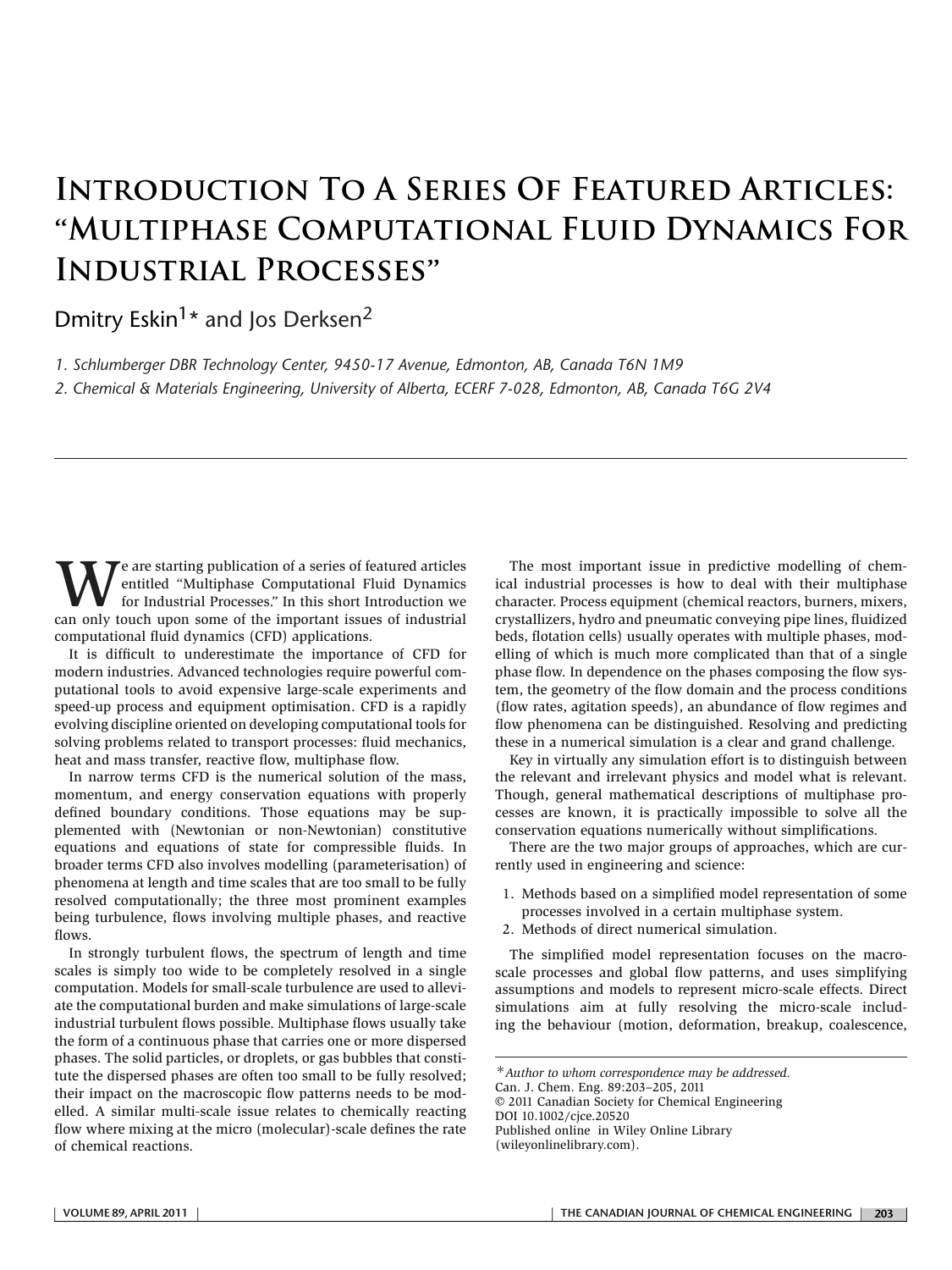aggregation) of individual dispersed phase particles (solids, droplets, bubbles). Given the high resolution at the micro-scale, direct simulations are only able to simulate small volumes and thus need simplifying assumptions regarding the macro-scale, such as homogeneous turbulent conditions, or simple shear flow.

The first group of methods is usually employed when a computational domain is large and/or a number of different phenomena revealing themselves on different scales are involved. For example, a force interaction of dispersed and continuous phases is modelled through a drag force that is calculated based on empirical correlations. Heat and mass transfer in such a case are also described by empirical equations. The situation becomes even more complicated when concentration of a dispersed phase is high. Then dispersed phase components interact with each other. Those interactions lead to generation of additional stresses in a flow, causing a change in flow pattern. If particles are solid then kinetic theory of granular media can be employed for modelling dispersed phase dynamics. Models where both continuous and dispersed phases are represented as two interacting interpenetrating continua are classified as two-fluid models and often used in engineering practice. Such models are incorporated into commercial CFD codes (e.g., fluent and CFX) and widely used for computing of large-scale technological devices (e.g., fluidized bed chemical reactors, hydraulic or pneumatic conveying pipelines, etc.).

Alternatively, the equations of motion of the dispersed phase are solved in Lagrangian coordinates. In this case motion of each particle is tracked. Collisions of a tracked particle with others are accounted for assuming that it moves through a cloud formed by other particles. It is assumed that particle–particle collisions are binary and mutual orientations of colliding particles are random. Post-collision particle velocities are calculated based on momentum conservation for particle pair. This approach is more accurate than the two-fluid model, but limited to relatively low particle concentration and computationally expensive.

If the second phase is not dispersed down to small size particles or droplets the two-fluid approach cannot be used. If both phases are immiscible fluids then dynamics of each fluid is modelled by solving the corresponding conservation equations. The models for each fluid flow are coupled through no-slip conditions and equality of stress on the fluid/fluid boundary. That boundary is tracked by one of the known techniques (e.g., volume of fluid method). The option of computing immiscible fluid flows is provided by modern commercial CFD codes. Examples of successful application of such an approach are modelling a bubbly flow in a capillary channel, a liquid film flow on a surface, etc.

Direct Numerical Simulation (DNS) is a direction that is rapidly developing during the last 20 years. DNS methods suppose solving the conservation equations for all phases composing the system directly, without introducing simplifying assumptions. For example, in a case of a fluid–solids flow a dispersed phase is treated as a moving boundary of a complicated changing configuration.

There are a number of different DNS methods.

A DNS method is often considered as a technique for solving problems on the meso-scale that is assumed to be a minimum scale representing an important property of a flow system. An example of such a property is an apparent viscosity of a slurry or an emulsion. The meso-scale in this case is a characteristic size of a computational domain that is sufficient to calculate the apparent viscosity based on accurate modelling of dynamics of interacting carrying and dispersed phases. A DNS method should not require a model of turbulence, that is, such a method should allow resolving Navier–Stokes equation from a micro-scale (significantly smaller than the inner turbulence scale) to a relatively large-scale (e.g., a few percent of a tube radius for a pipe flow).

Some known DNS methods are based on direct solution of the conservation equations for all components of a given flow system. Unfortunately, these equations are strongly non-linear and characterised by poor convergence and numerical stability.

The other group of DNS methods is based on ideas borrowed from statistical mechanics. A fluid is represented as a system of particles, characterised by a probability density in a 6-dimensional space (3 coordinates in the geometrical space and 3 coordinates in the velocity space). Dynamics of such a system is described by a known Boltzmann equation. It was proven that the Boltzmann equation can be reduced to the Navier–Stokes equation, therefore the Boltzmann equation can be used for modelling fluid flows.

Examples of methods based on such an approach are: the Lattice Boltzmann Method (LBM), its predecessor Lattice Gas Automata (LGA), and Dissipative Particle Dynamics (DPD) approach. LBM and LGA methods employ a fixed grid. The velocity in each node is discretised to a number of fixed directions. The simplified kinetic equation formulated for such a grid allows obtaining an approximate solution of the Boltzmann equation and the Navier–Stokes equation, respectively.

The Lattice–Boltzmann technique can be applied to modelling flows in a domain with very complex boundary conditions. The LBM equations are free of drawbacks associated with strong nonlinearity of Navier–Stokes equation. LBM has been successfully used for modelling multiphase flows, especially on a micro-scale.

The DPD is an off-lattice mesoscopic simulation method which involves a set of particles randomly moving in continuous space. Each particle moves under the action of three pairwise-additive forces: a conservative force, the dissipative force, and the random force. The DPD technique has an advantage over other methods when it is necessary to relate the macroscopic non-Newtonian flow properties of a fluid to its microscopic structure.

Though DNS methods are prospective for accurate modelling of flows on a meso-scopic level their applicability are often limited to small computational domains. Modern technological equipment is often characterised by enormous dimensions. DNS methods may serve as an excellent tool for deriving correlations or models used as sub-models for macro-scale CFD codes.

In an ideal world, micro, meso, and macro-scale simulations are tightly connected to provide a multi-scale approach for truly predictive modelling of large-scale industrial processes. The challenges in multi-scale modelling are the formulation of generic coarse and fine graining techniques to meaningfully connect simulations at vastly different length and time scales.

The topic of our article series on CFD of multiphase flow covers—given the above considerations—a broad spectrum of methods and applications. The articles presented can be considered as examples of developments and applications of CFD techniques. Their common theme is solution of engineering problems arising in process industries. We hope that the series will be interesting for scientists from industry and academia as well as for practicing engineers involved in simulations of multiphase systems.